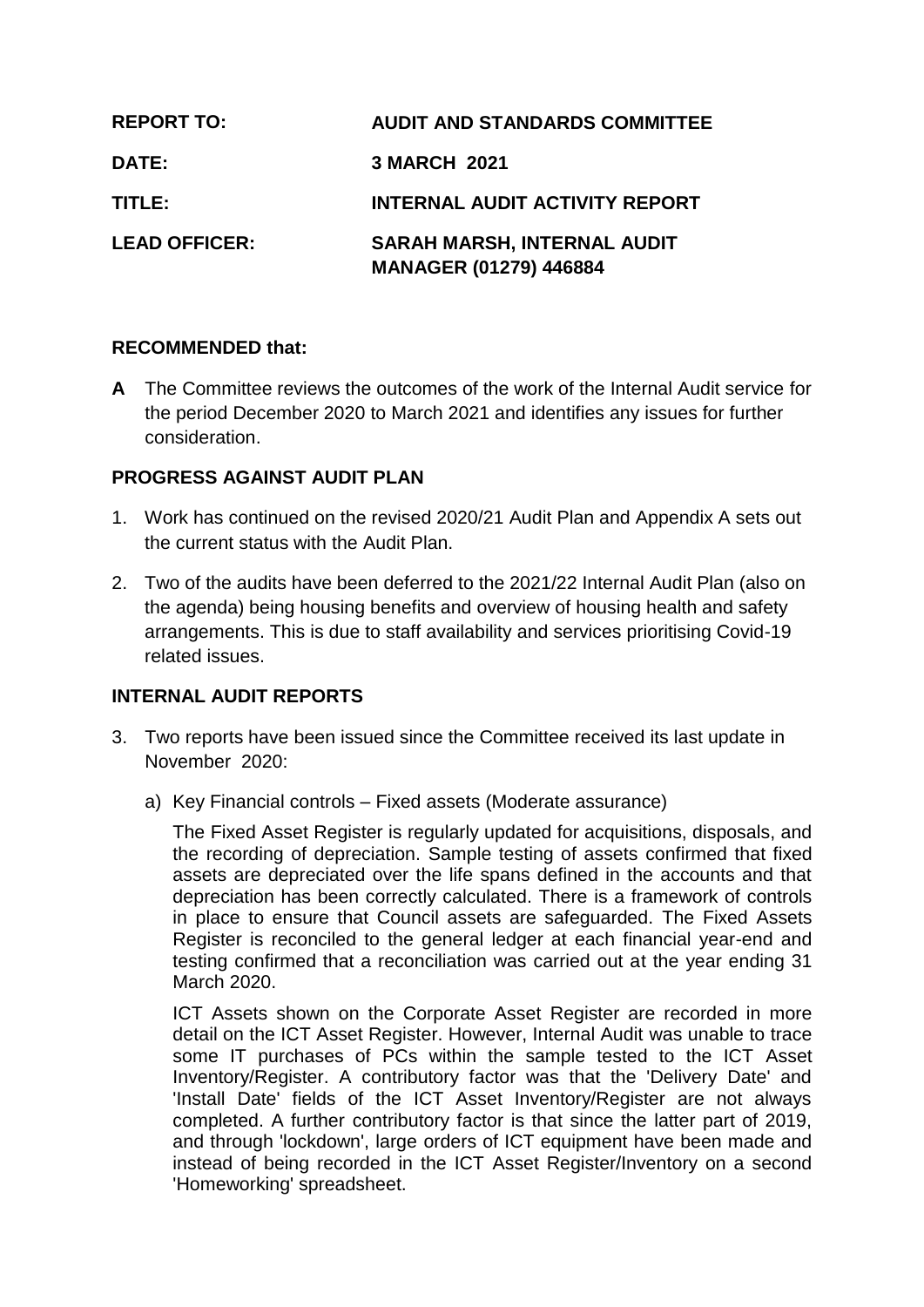There is no reconciliation of ICT equipment purchases per Technology Forge (TF), which is the Property and Asset Management software used by the Properties and Facilities Team and forms the Corporate Fixed Assets Register, to the ICT Inventory/Asset Register. Whilst all capitalised items of ICT expenditure are recorded on Technology Forge, and therefore these are accurately recorded in the Council's financial statements, as confirmed during this review, to safeguard Council ICT assets, it is essential that items on TF can be traced to location and guardianship (users, including home use) and that ICT assets can be traced to their record on TF. Without this traceability there is no assurance that all ICT assets held by the Council could be located.

b) Equality Act and impact assessments (Limited assurance)

At a strategic level the Council demonstrates a commitment towards promoting equality through its goals in the corporate plan and a member champion for equality and diversity. The Council's Equality Policy on Inclusion and Diversity should be revised in line with best practice to underpin this and equalities information published annually in line with the Public Sector Equality Duty. There should be an 'equality champion' at Senior Management Board level to ensure there is buy-in across the Council.

An Equality Working Group (EWG) has been established to take equalities forward at an operational level. As a priority the EWG should establish objectives which fully support the Council's corporate equalities goals and develop an action plan to implement these. The action plan should be reported to the Corporate Governance Group to monitor progress and update the equality and diversity risk in the corporate risk register.

Equality impacts are taken into account during the development of some Council policies but there is no consistent or formal approach to considering and evidencing this across the Council. The Equality Working Group should develop a clear framework to ensure equality impacts are an integral part of the decision-making process. The procedure should then be communicated through mandatory tailored training to staff and members to ensure roles and responsibilities are clearly understood.

The Head of Governance, as the Equality Champion at Senior Management Board (SMB) has agreed the recommendations and progressing this through the EWG's action plan.

# **ONGOING AUDIT WORK**

- 4. As the Council continues its Covid-19 recovery phase Internal Audit has:
	- a) Continued liaising with the Revenue and Benefits Manager about post assurance business grant checks, sharing good practice from other councils and exploring the use of central government tools and other fraud related organisations (such as the National Anti-Fraud Network and Cifas, a not-forprofit fraud prevention membership organisation) to undertake these. Fraud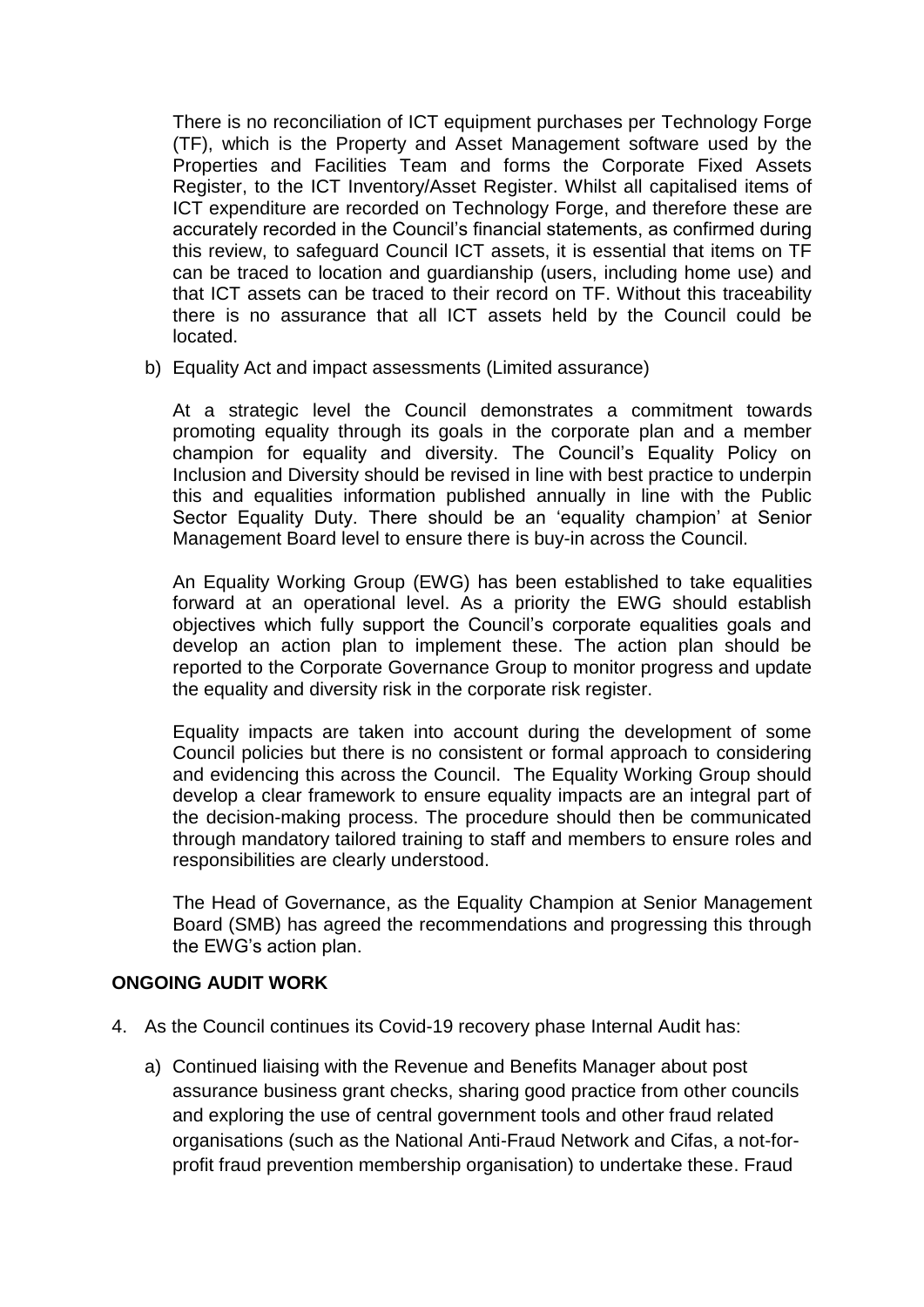expertise from the Epping Forest Corporate Fraud Team has been obtained through the shared Internal Audit arrangements.

- b) Continued overseeing the project plan for implementation of the new HR system. The planned go-live date of December 2020 for the payroll module was successfully achieved, the project will now move on to phase two. Internal audit has facilitated discussions between key departments to ensure there is a holistic approach to the project.
- c) Coordinated the mandatory submission of data to the Cabinet Office for the National Fraud Initiative (NFI) data matching exercise, in liaison with Council Tax, Electoral Services, Licensing, Housing, Revenues and Benefits and Payroll. The review of matches is in progress.

# **RECOMMENDATION TRACKER**

- 5. The Audit and Standards Committee receives details of all overdue recommendations, plus any high priority recommendations from final reports, regardless of whether they are overdue or not.
- 6. The current tracker, as set out in Appendix B to the report, contains 20 recommendations of which 17 have passed their due date. The high priority recommendations relate to three separate audits: former tenant arrears, parks and landscapes and Equality Act and impact assessments (with the last of these having only recently been completed). A formal follow up of the former tenant arrears is currently in progress and Internal Audit is in contact with Council and HTS officers regarding the parks and landscape recommendations.
- 7. A comparison with previous periods is outlined in the table below:

| <b>Recommendation Priority</b> | <b>Number</b> | Number as Number |               | <b>Number</b> |
|--------------------------------|---------------|------------------|---------------|---------------|
|                                | (as at        | (at              | (as at        | (as at June   |
|                                | March         | November         | <b>August</b> | 2020)         |
|                                | 2021)         | 2020             | 2020          |               |
| High - not yet due             |               |                  |               |               |
| High - passed due date         | 3             |                  |               |               |
| Medium - passed due date       | 12            | 12               | 15            | 14            |
| Low - passed due date          |               |                  |               |               |
| <b>TOTAL</b>                   | 20            | 15               | 19            | 19            |

# **Table One – Recommendations Tracker Comparison**